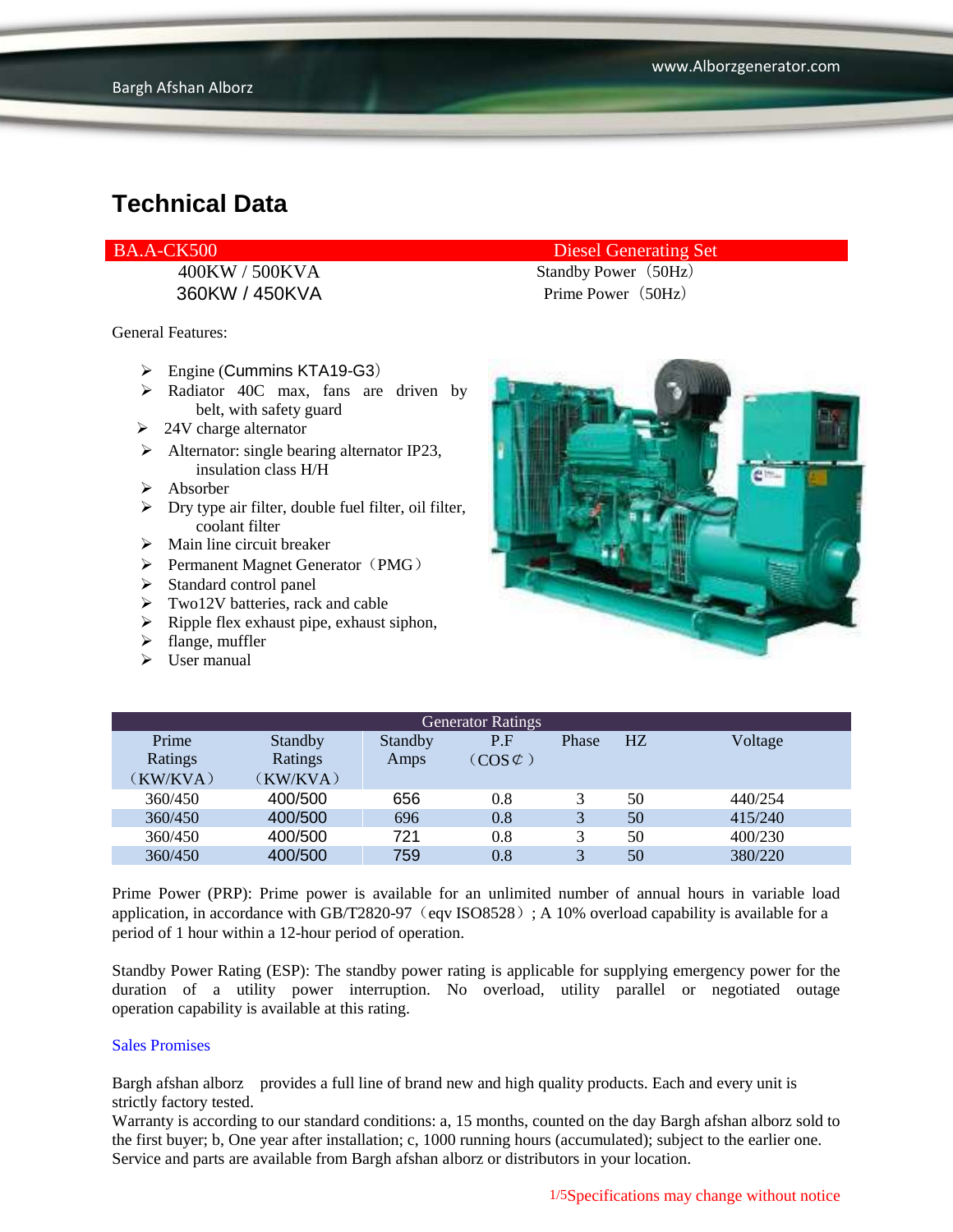| <b>BA.A-CK500</b>                | <b>Diesel Generating Set</b> |  |  |  |  |
|----------------------------------|------------------------------|--|--|--|--|
| <b>ENGINE DATA</b>               |                              |  |  |  |  |
| Manufacturer / Model:            | Cummins KTA19-G3, 4-cycle    |  |  |  |  |
| Air Intake System:               | Turbo, Water/air cooling     |  |  |  |  |
| Fuel System:                     | PT type fuel pump, EFC       |  |  |  |  |
| <b>Cylinder Arrangement:</b>     | 6 in line                    |  |  |  |  |
| Displacement:                    | 18.9L                        |  |  |  |  |
| Bore and Stroke:                 | $159*159$ (mm)               |  |  |  |  |
| <b>Compression Ratio:</b>        | 14.5:1                       |  |  |  |  |
| Rated RPM:                       | 1500rpm                      |  |  |  |  |
| Max. Standby Power at Rated RPM: | 400KW/543HP                  |  |  |  |  |
| Governor Type:                   | Electronic                   |  |  |  |  |
|                                  | <b>Exhaust System</b>        |  |  |  |  |
| <b>Exhaust Gas Flow:</b>         | 1489L/s                      |  |  |  |  |
| <b>Exhaust Temperature:</b>      | 532°C                        |  |  |  |  |
| Max Back Pressure:               | 10kPa                        |  |  |  |  |
|                                  | Air Intake System            |  |  |  |  |
| Max Intake Restriction:          | 6.23kPa                      |  |  |  |  |
| Consumption:                     | 533L/s                       |  |  |  |  |
| Air Flow:                        | 9800L/s                      |  |  |  |  |
|                                  | <b>Fuel System</b>           |  |  |  |  |
| 100% (Prime Power) Load:         | 97 L/h                       |  |  |  |  |
|                                  | Oil System                   |  |  |  |  |
| Total Oil Capacity:              | 50L                          |  |  |  |  |
| Oil Consumption:                 | ≤4g/kwh                      |  |  |  |  |
| <b>Engine Oil Tank Capacity:</b> | 38L                          |  |  |  |  |
| Oil Pressure at Rated RPM:       | 345-483kPa                   |  |  |  |  |
| <b>Cooling System</b>            |                              |  |  |  |  |
| <b>Total Coolant Capacity:</b>   | 91L                          |  |  |  |  |
| Thermostat:                      | 82-93°C                      |  |  |  |  |
| Max Water Temperature:           | $104$ °C                     |  |  |  |  |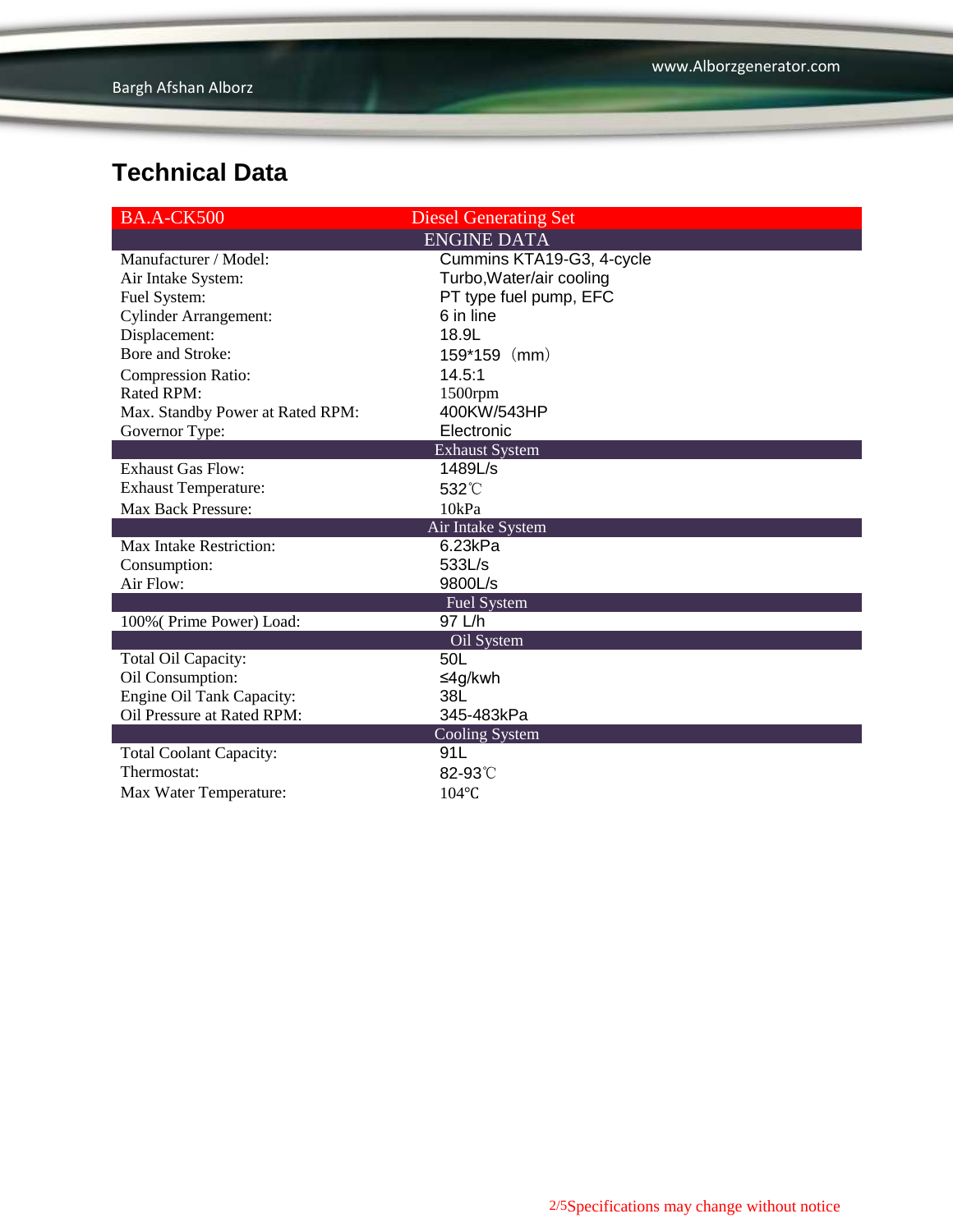| <b>BA.A-CK500</b>                             | <b>Diesel Generating Set</b>                                                               |  |  |  |  |
|-----------------------------------------------|--------------------------------------------------------------------------------------------|--|--|--|--|
| <b>ALTERNATOR SPECIFICATION</b>               |                                                                                            |  |  |  |  |
|                                               | <b>GENERAL DATA</b>                                                                        |  |  |  |  |
|                                               | Compliance with GB755, BS5000, VDE0530, NEMAMG1-22, IED34-1, CSA22.2 and AS1359 standards. |  |  |  |  |
| <b>Alternator Data</b>                        |                                                                                            |  |  |  |  |
| Number of Phase:                              | 3                                                                                          |  |  |  |  |
| Connecting Type:                              | 3 Phase and 4 Wires, "Y" type connecting                                                   |  |  |  |  |
| Number of Bearing:                            | $\mathbf{I}$                                                                               |  |  |  |  |
| <b>Power Factor:</b>                          | 0.8                                                                                        |  |  |  |  |
| Protection Grade:                             | IP23                                                                                       |  |  |  |  |
| Altitude:                                     | $\leq 1000m$                                                                               |  |  |  |  |
| <b>Exciter Type:</b>                          | Brushless, self-exciting                                                                   |  |  |  |  |
| Insulation Class, Temperature Rise:           | H/H                                                                                        |  |  |  |  |
| Telephone Influence Factor (TIF):             | $50$                                                                                       |  |  |  |  |
| THF:                                          | $<$ 2%                                                                                     |  |  |  |  |
| Voltage Regulation, Steady State:             | $\leq \pm 1\%$                                                                             |  |  |  |  |
| Alternator Capacity:                          | 500KVA                                                                                     |  |  |  |  |
| <b>Alternator Efficiencies:</b>               | 93.8%                                                                                      |  |  |  |  |
| Air Cooling Flow:                             | 1.035m <sub>3</sub> /s                                                                     |  |  |  |  |
| <b>GENERATING SET DATA</b>                    |                                                                                            |  |  |  |  |
| <b>Voltage Regulation:</b>                    | $\geq \pm 5\%$                                                                             |  |  |  |  |
| Voltage Regulation, Stead State:              | $\leq \pm 1\%$                                                                             |  |  |  |  |
| Sudden Voltage Warp (100% Sudden Reduce):     | $\leq +25\%$                                                                               |  |  |  |  |
| Sudden Voltage Warp (Sudden Increase):        | $\leq$ -20%                                                                                |  |  |  |  |
| Voltage Stable Time (100% Sudden Reduce):     | $\leq 6S$                                                                                  |  |  |  |  |
| Voltage Stable Time (Sudden Increase)         | $\leq 6S$                                                                                  |  |  |  |  |
| Frequency Regulation, Stead State:            | $\leq 5\%$                                                                                 |  |  |  |  |
| Frequency Waving:                             | $≤0.5%$                                                                                    |  |  |  |  |
| Sudden Frequency Warp (100% Sudden Reduce):   | $\leq +12\%$                                                                               |  |  |  |  |
| Sudden Frequency Warp (Sudden Increase):      | $\leq$ -10%                                                                                |  |  |  |  |
| Frequency Recovery Time (100% Sudden Reduce): | $\leq$ 5S                                                                                  |  |  |  |  |
| Frequency Recovery Time (Sudden Increase):    | $\leq$ 5S                                                                                  |  |  |  |  |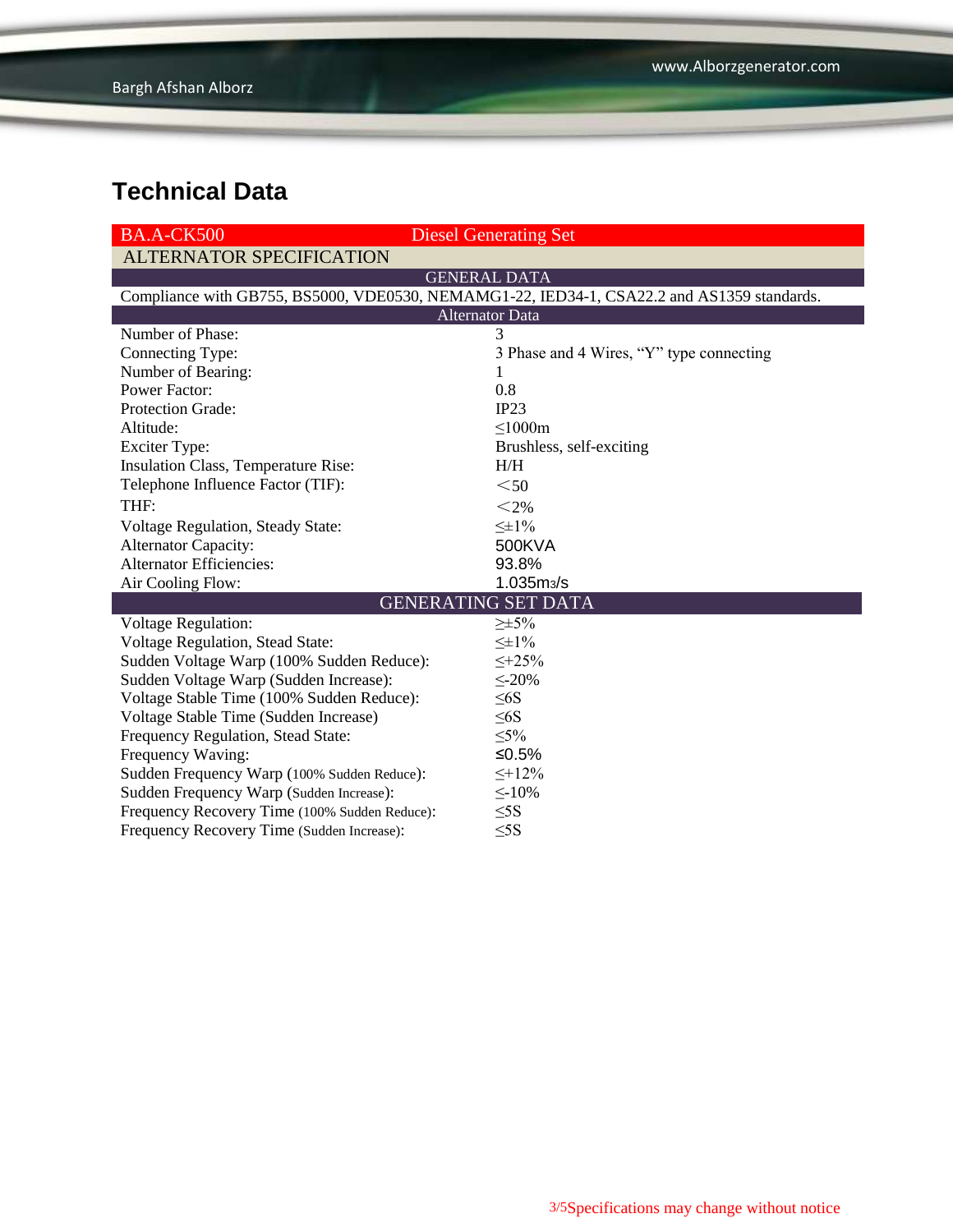| <b>BA.A-CK500</b>               | <b>Diesel Generating Set</b>  |                                   |
|---------------------------------|-------------------------------|-----------------------------------|
| Options                         |                               |                                   |
| Engine                          | Fuel System                   | <b>Control System</b>             |
| Heater 2KW & 4KW                | Daily Fuel Tank               | <b>Auto Control Panel</b>         |
| Battery Charger 3.5A & 7A       | <b>Base Fuel Tank</b>         | <b>Remote Control Panel</b>       |
|                                 | <b>Water Separator</b>        | <b>Auto Transfer Switch (ATS)</b> |
|                                 | <b>Fuel Level Sensor</b>      | <b>Paralleling System</b>         |
|                                 |                               |                                   |
| <b>Anti Condensation Heater</b> | Rainproof Type                | <b>Engine Parts Drawing List</b>  |
| Drop CT (For Paralleling)       | Soundproof Type               | <b>Spare Parts</b>                |
|                                 | <b>Container Type</b>         |                                   |
| Dimension & Weight              |                               |                                   |
| <b>Standard Configuration</b>   | With Base Fuel Tank           | Soundproof Type                   |
| (Open Type)                     |                               |                                   |
| Overall Size: 3400 (mm)         | Overall Size: 3400 (mm) *1360 | Overall Size: 4630 (mm)<br>*1660  |
| $*1360$ (mm) $*1980$ (mm)       | $(mm)$ *2090 $(mm)$           | $(mm)$ *2250 $(mm)$               |
| Weight: 4100kg                  | Weight: 4200kg                | Weight: 5400kg                    |